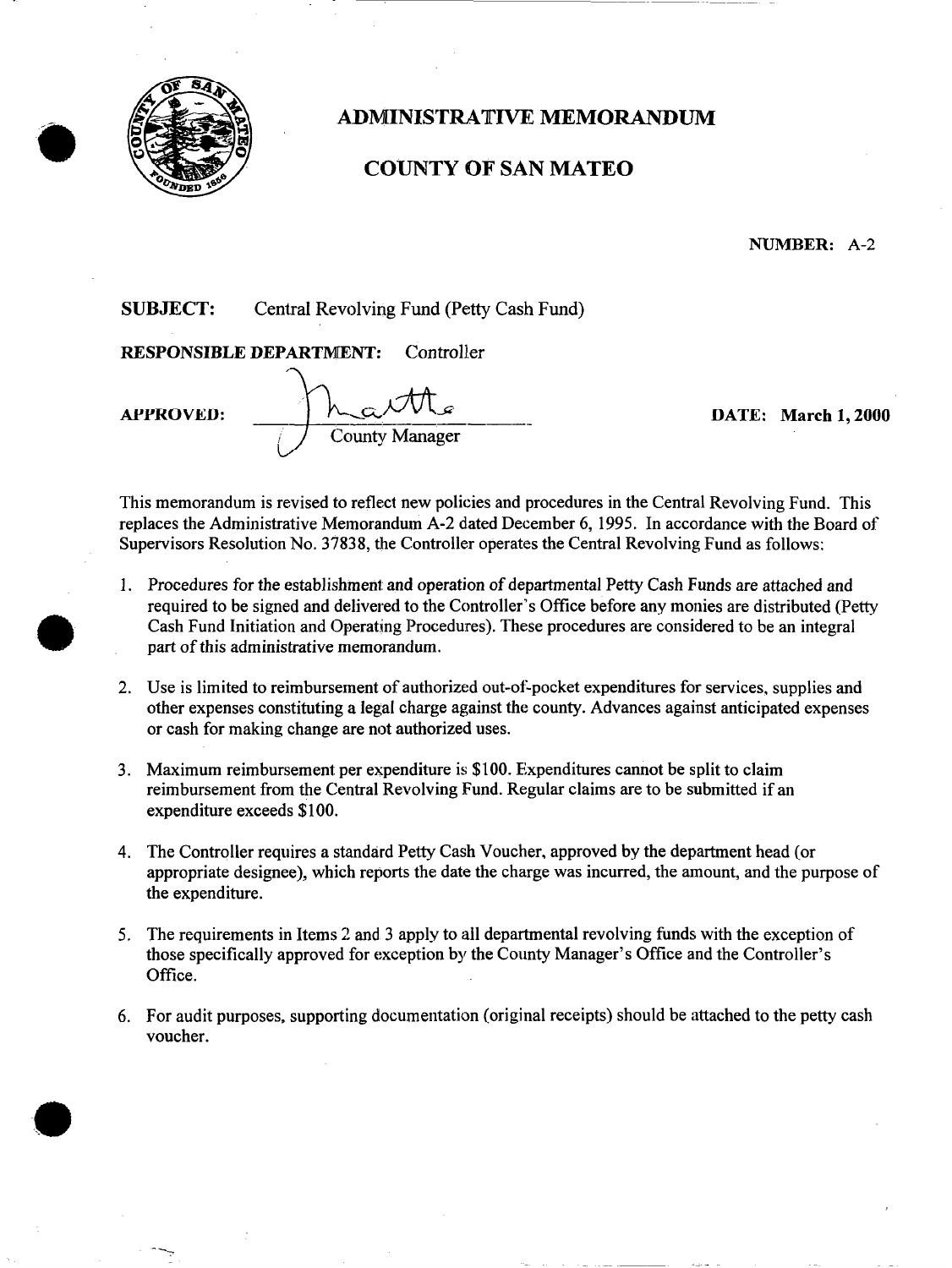#### COUNTY OF SAN MATE0

## INTER-DEPARTMENTAL CORRESPONDENCE

DATE: TO: March 1,200O Department/Division Heads FROM: Tom Huening, Controller SUBJECT: Petty Cash Fund Initiation and Operating Procedures

Departments may decide that a petty cash/revolving fund is necessary for their operations. All conditions for operation of a Central Revolving Fund (Petty Cash Fund) described in Administrative Memorandum A-2 are to be followed. This memorandum and the accompanying checklist are an integral part of Administrative Memorandum A-2.

A memo should be drafted to the Controller's Audit Division requesting the setup of a new petty cash/revolving fund, which includes:

- o The amount of the fund.
- $\Box$  Why the fund is needed and what the fund will primarily be used to purchase.
- Q A date for the establishment of the fund.
- o The name of the custodian of the fund and their location, phone and PONY number.
- 0 The name of the backup custodian of the fund and their location, phone and PONY number.
- $\Box$  The name, location, phone and PONY number of the person responsible for reconciling the fund on a regular basis.

 $\overline{a}$ 

-

 $\Box$  A statement that the department head understands that they are responsible for ensuring that internal controls are adequate and meet the minimum requirements set forth by the Controller's Office in the attached Petty Cash/Revolving Fund Operating Controls Checklist.

When requesting the set-up of a new petty cash/revolving fund from the Controller's Office, the attached Petty Cash Operating Procedures Checklist should be completed and signed by the department head. This checklist contains a listing of the minimum operating internal control procedures that should be used for all petty cash/revolving funds. Additionally, a batch should be prepared and forwarded to the Audit Division with the request memo. It should be emphasized that the responsibility for internal controls rests with departmental management.

#### Upon receipt of:

1. Your memo,

2. Signed Petty Cash/Revolving Fund Operating Controls Checklist, and

3. Signed batch proof,

the Audit Division will check to ensure that all the information is correct, internal controls appear adequate and prepare an authorizing memorandum for the Controller to sign. The Accounts Payable Division of the Controller's Office will then approve your batch for check issuance.

If you have any questions, please call the Audit Division Manager, at 4893.

A:\ADMIN.A-2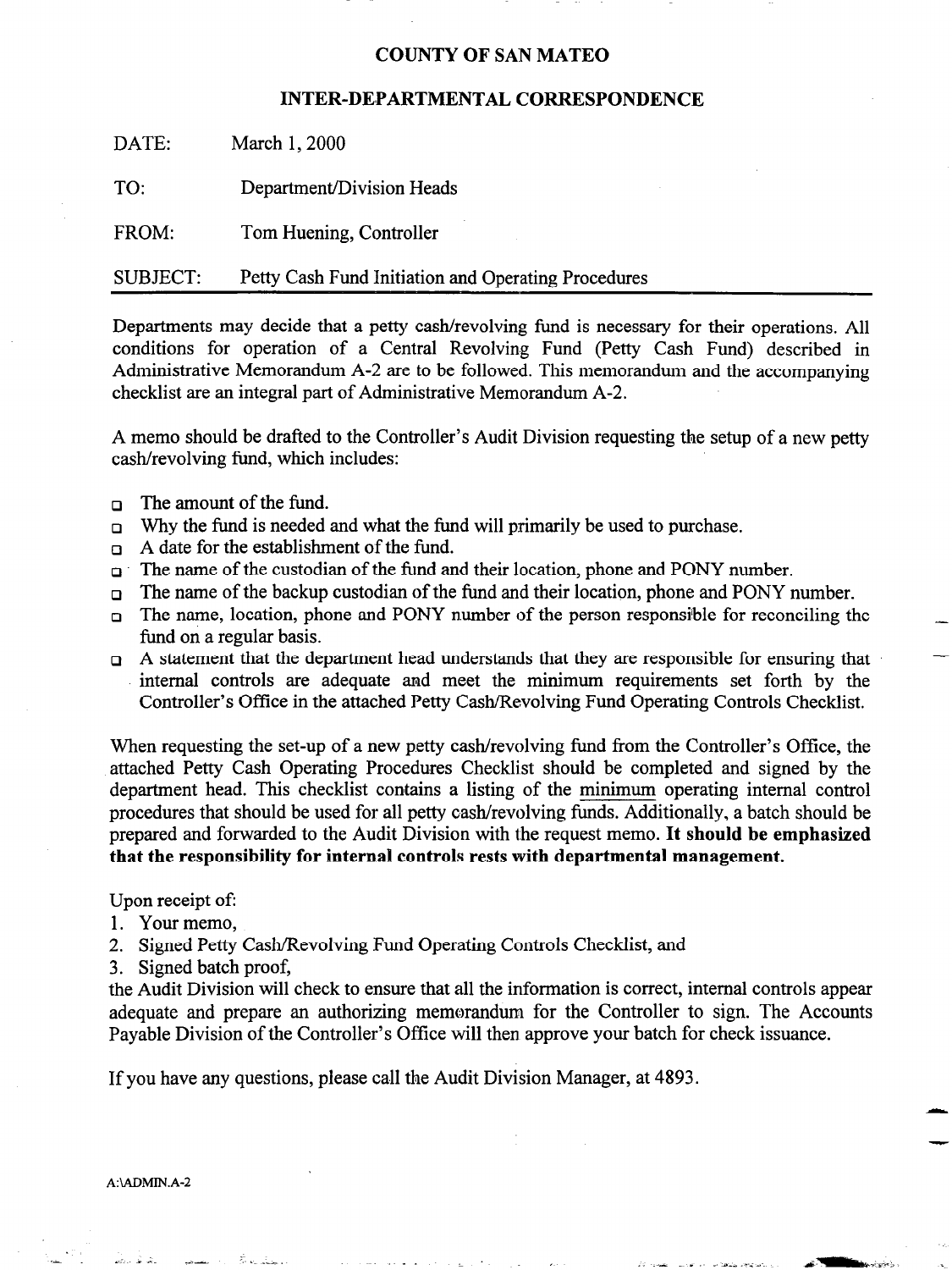## COUNTY OF SAN MATE0

#### INTER-DEPARTMENTAL CORRESPONDENCE

DATE: March 1, 2000

# PETTY CASH/REVOLVING FUND OPERATING CONTROLS CHECKLIST

- Formally printed, pre-numbered vouchers will be used to ensure that all petty cash receipts are accounted for and easy to track by the custodian.
- All vouchers will be completed in ink to ensure they are not altered after completion. All vouchers will be signed by the employee requesting reimbursement and by the department/division head or designated person. The custodian should not be the designated person. This procedure evidences that the employee received reimbursement and that someone approved the expenditure other than the custodian.
	- All vouchers will have the vendor's receipt(s) attached for the full amount being reimbursed from the fund. This will ensure that there are no duplicate reimbursements and that reimbursements are valid and for the correct amount.

Each expenditure should not exceed \$100 as required by County Administrative Memo A-2.

- All of the guidelines outlined in Administrative Memo A-2 will be strictly adhered to. Petty cash replenishment checks will be made payable to an approved custodian. Either the custodian or the department head will be the check payee. This reduces the risk of another employee, who is not responsible for the fund, cashing the check and misplacing the money.
- Petty cash vouchers and attachments will be cancelled (stamped/marked paid) and forwarded to the Controller's Office with the batch requesting fund reimbursement. This reduces the risk of reimbursing someone twice and the risk that someone else will reuse the attached receipt.
- A signed formal petty cash. replenishment request form with attached expenditure distribution form should be attached to the original cancelled vouchers and receipts. The signature provides audit evidence that the vouchers and receipts were reviewed and approved by the department head or their designee (someone other than the custodian at a management level).
- The petty cash custodian is independent of employees who handle any other cash receipts. If the custodian also handles cash received for other purposes, there is a risk that cash may be commingled.
- The petty cash fund will be periodically reconciled by someone other than the custodian. The petty cash fund will be reconciled, perhaps quarterly, by a supervisor who performs a surprise count of the cash and vouchers on hand, and balances this total to the original fund amount. This reconciliation by the supervisor will be documented on a log kept in the petty cash box. The reconciliation ensures that any errors/irregularities by the custodian will be addressed in a timely manner. The documentation becomes a record of any discrepancies and provides audit evidence that this procedure was performed.

To ensure funds are safeguarded, the fund should be assigned to only one person and an

A:\ADMIN.A-2